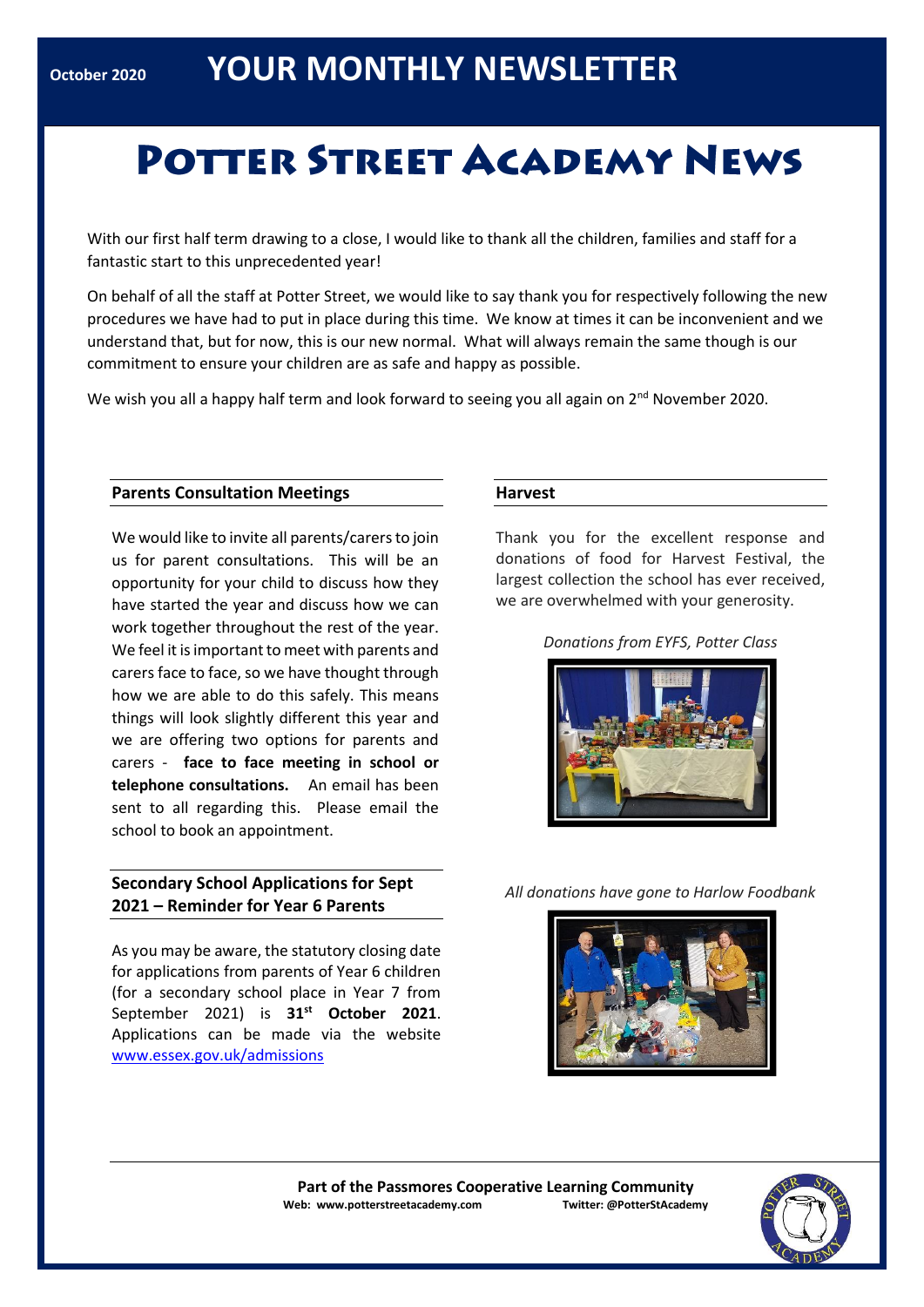# **House Points**

Children are busy earning house points by showing how well they keep the school values – responsibility, respectfulness, fairness, caring and trustworthiness.



#### **House Captains**

After some fabulous speeches to the school, I have pleasure in announcing the new House Captains. A huge congratulations to Gracie, Ruby P, Millie and Summer who are House Captains and to Ollie, Adrian, Jack and Rhianna who are the Vice Captains. Well done to everyone who took part and had the courage and resilience to stand up and speak in front of everyone.



#### **World Mental Health Day**

Thank you to everyone who helped raise money for World Mental Health Day. We have raised £225.30 which has been donated to YoungMinds.

Once again many thanks for your continued support.



## **Walton-on-the-Naze**



Year One had a wonderful day at Walton on the Naze on Wednesday. When we arrived we noticed human and physical features of the beach before having fun building sandcastles! Some of us even had a little paddle. The children were very well behaved and enjoyed an icecream at the end!

**Part of the Passmores Cooperative Learning Community**<br>eb: www.potterstreetacademy.com Iwitter: @PotterStAcademy **Web: www.potterstreetacademy.com** 

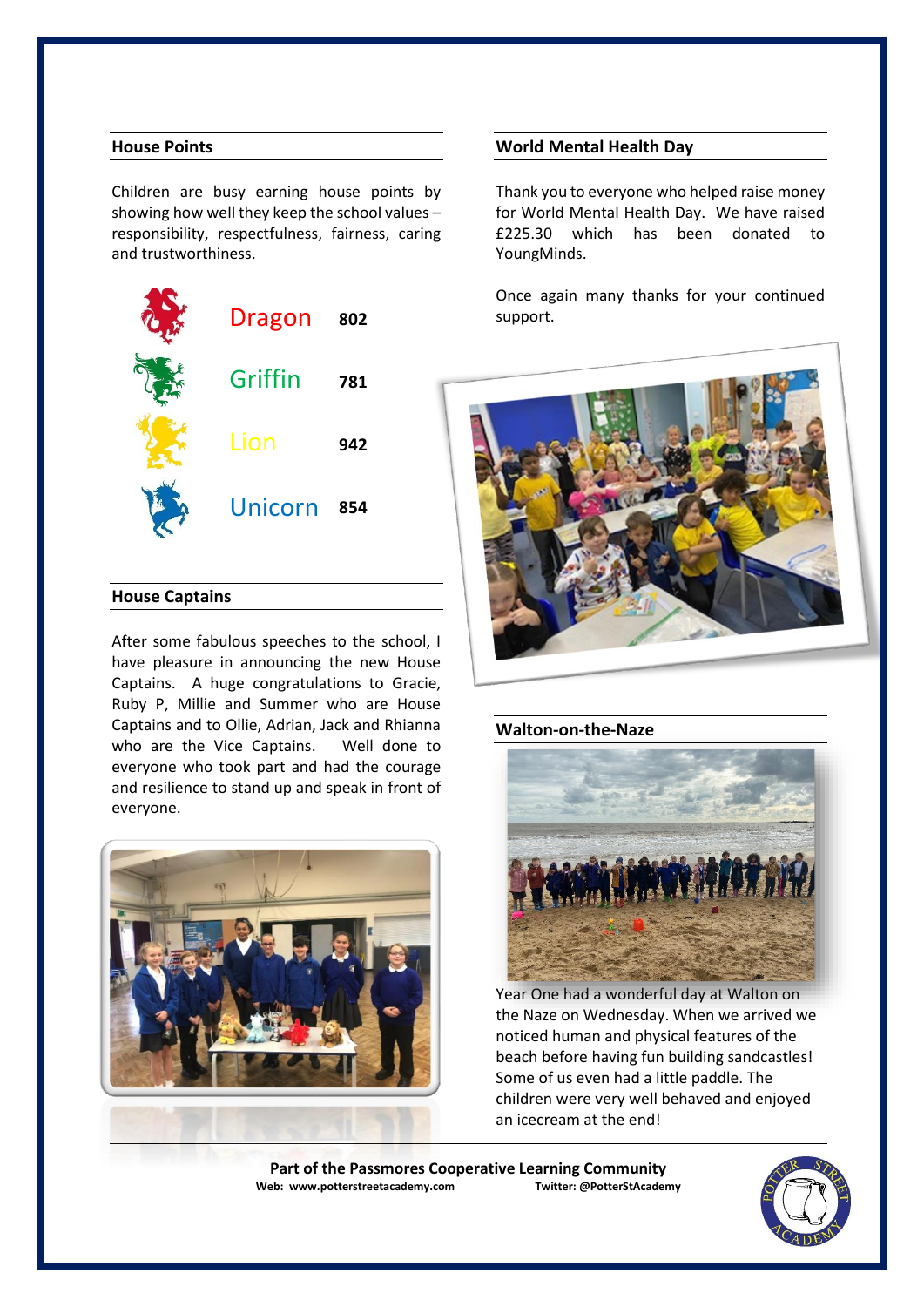## **Morning Times**

To support parents dropping off in the mornings, teachers have agreed to open their doors early for **siblings of Year 5 children and below** to save parents waiting in the rain and cold. Children can walk into class and read until the rest of their class comes in.

We hope this helps and we would like to thank all parents for continuing to observe our one-way system and keeping children safe.

## **Homework**

A couple of parents have discussed concerns around how long homework is taking. We are setting slightly more home learning than normal; this is to support children catching up on missed learning during lockdown. If you are struggling with homework, please talk to the class teacher who will be happy to help.

## **Starting School, September 2021**

If you or someone you know has a child starting school next September the application process opens in November. Potter Street Academy are still offering tours of the school on a one to one basis with adults wearing face masks. Please contact the office for more information and to book a place.

## **Relationship & Sex Education Policy**

You should have all received an email with further information about our policy and how we will be teaching Health, Relationships and Sex Education in school.

If you have any questions, there is an opportunity for one parent from each household to come along to a meeting on Monday 2nd November at 4.30pm with Miss Bloomfield Please let Mrs Pope in the office know if you are able to attend by Thursday 22<sup>nd</sup> October.

## **School Photos**

Our school photographer is booked to come into school on 19<sup>th</sup> November to take individual photos of the children. The photographer will have a face mask, visor, anti-bacterial wipes and hand sanitizer and will be distanced at least 2 metres from the children and all hygiene / health procedures will be adhered to. We will not be offering sibling photos this year to avoid cross bubble mixing. We are hoping to be able to offer this in the summer term.

This year, our photography company will not be supplying proofs of the school photos and will be using PhotoTickets. PhotoTickets will be handed to the parent by the class teacher, you can then scan the QR code from these to view and order the photos. All orders will be done online with the option of 'delivery to the school' (1 delivery) or posted directly to your home at a cost of £4.25.

# **Job Vacancy – Purford Green Primary School**

Purford Green Primary School is looking for an enthusiastic Learning Support Assistant to provide support for a child with an Educational Health Care Plan (EHCP) in their EYFS Reception class. Further information can be obtained by clicking the link below.

**[http://www.essexschoolsjobs.co.uk/Vaca](http://www.essexschoolsjobs.co.uk/Vacancies/Details.aspx?VacancyId=61279) [ncies/Details.aspx?VacancyId=61279](http://www.essexschoolsjobs.co.uk/Vacancies/Details.aspx?VacancyId=61279)**

Part of the Passmores Cooperative Learning Community<br>eb: www.potterstreetacademy.com **Twitter:** @PotterStAcademy **Web: www.potterstreetacademy.com** 

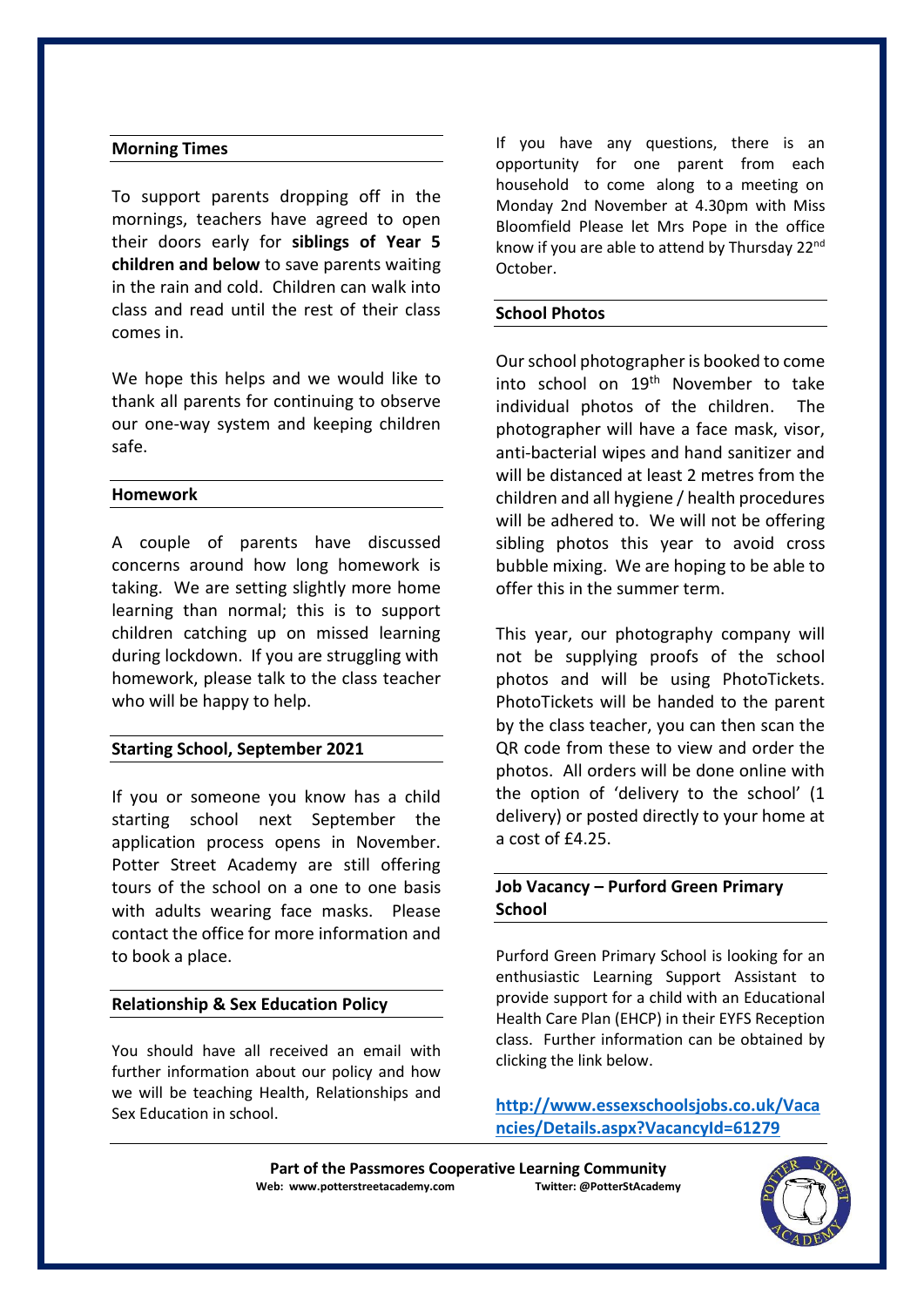## **Christmas Card Competition**

An email was sent to all parents / carers from Mind in West Essex regarding a Christmas card competition that they are running. If you child would like to participate then -

1/ Send a photo of the design (please keep original as this will be needed for printing if a winner)

[trailblazer@mindinwestessex.org.uk](mailto:trailblazer@mindinwestessex.org.uk)

2/ Send to their office: MHST, Mind in West Essex, Wellbeing Centre, 10-11 Corner House, Bush Fair, Harlow, CM18 6NZ

## **Closing date is 23rd October 2020**



**Flu Vaccinations**

An email has been sent to all parents / carers regarding the flu vaccinations that is being offered to all the children at the school on Thursday 26th November 2020.

Please can you return the e-consent form by **Wednesday 18th November 2020.** 

There is a contact number on the letter should you have any questions that you would like to discuss with a nurse.

#### **Emailing the School**

If you wish to contact the school via email, please do so by using the email address [admin@potterstreetacademy.com.](mailto:admin@potterstreetacademy.com)

We have noticed some parents are emailing us on the Potter Street Academy (Please Do Not Reply) email address. This account is not monitored for responses and we are concerned we may miss important correspondence from yourselves. Thank you.

#### **Foodbank Parcels for Familes**

We are now holding food parcels on behalf of Harlow Food Bank. If your family is struggling for food please contact us and we may be able to provide your family with food direct from school.

#### **School Council**

Our fantastic School Council had their first meeting today where Rebecca (Y6) was elected the Chair, Bailey (Y6) the Vice Chair.